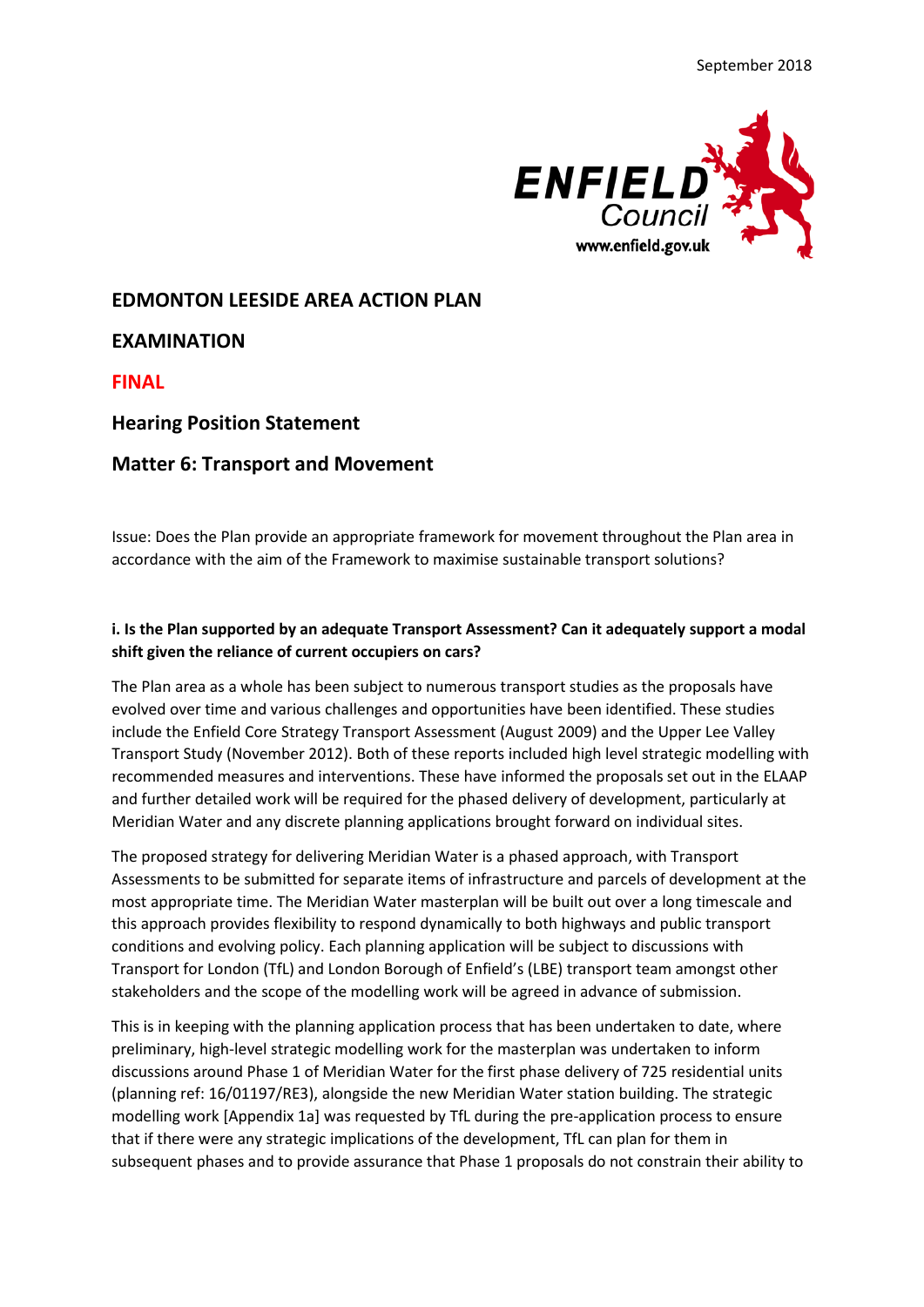improve transport links in the area in the longer term. The aim was to minimise unnecessary work whilst still giving TfL an understanding of the strategic implications of the development.

The preliminary strategic modelling work which accompanied the Phase 1 application tested a number of highway network and housing options:

- 5,000 homes and 3,000 jobs;
- 10,000 homes and 6,000 jobs;
- Development network options including Argon Road extension and the central spine road; and
- Development network options including Leeside Road to Argon Road link and central spine road.

Specific traffic flow increases as a result of the masterplan was identified on the A406 North Circular Road, A1055, Cook's Ferry Roundabout approach, Leeside Road and Walthamstow Avenue. The higher of the two development demand scenarios results in a greater area of impact and greater flow increases.

The strategic modelling work and report were issued to TfL for discussion post-submission of the planning application but before it was determined. As set out in the Greater London Authority (GLA) Stage 2 report, [Appendix 1b] and also in the LBE Planning Committee Report, [Appendix 1c] TfL confirmed that concerns raised at consultation stage regarding the Transport Assessment and other supporting documents have been resolved and there were no other transport points that needed further clarification from the applicant. Phase 1 received planning consent in July 2017.

TfL has requested that a similar modelling approach is taken for the next phase of development to provide assurances on the impact of the masterplan on the wider network. This more detailed strategic modelling work would be progressed alongside the Phase 2 development application which would reflect the latest version of the Masterplan.

Furthermore, an updated Upper Lee Valley Transport Study has been commissioned by TfL to help deliver the revised Opportunity Area Planning Framework (OAPF) for the Upper Lee Valley (ULV) and assess options for investment in sustainable transport including enhanced bus services. The study has involved strategic modelling assessments which take into account the proposed quantum of development at Meridian Water. The related report identifies short-term, medium-term and longterm challenges and tests a range of interventions. A package of measures, identified to be the most effective and appropriate to take forward, has been tested, which included the following:

- Cycle Enfield and low-car usage schemes;
- M25 Junction 25 improvements;
- Enfield Barking Rail Link; and
- Central Line (New Tube for London) Upgrade.

This work has been completed and signed-off by TfL. The OAPF, of which the transport study is part, is currently under development by the GLA, however there are no current timescales as to when the completed OAPF will be publicly released*.*

The studies undertaken to date are considered to be adequate and proportionate to the purposes of the ELAAP. As such detailed Transport Assessment has not been prepared solely to support the proposals contained within the ELAAP. As indicated above more detailed modelling of the Meridian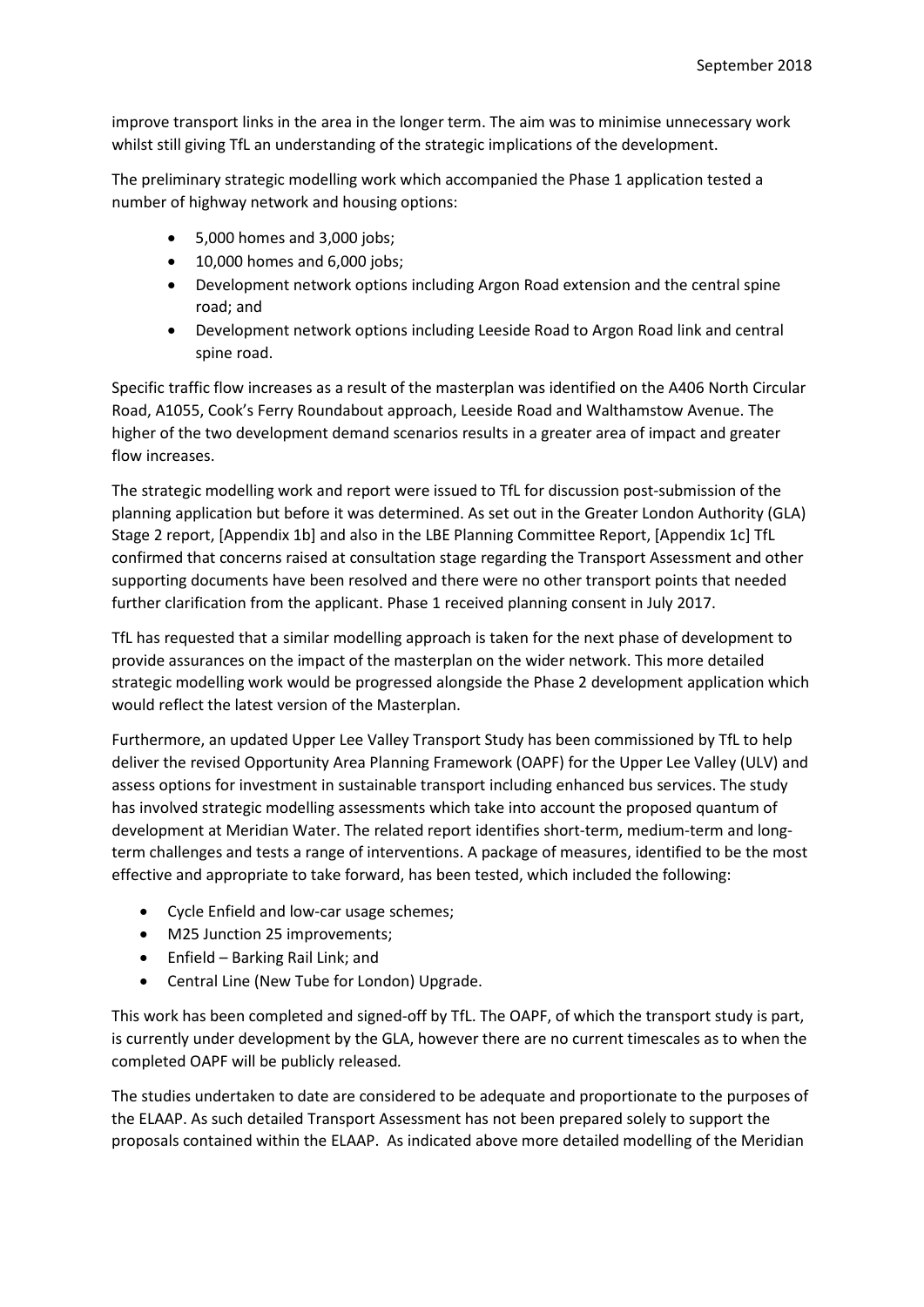Water proposals is progressing and would then provide a finer grained assessment of the local network.

In relation to modal shift, the Enfield Core Strategy Transport Assessment (2009) recognised high car mode split as one of the key issues and identified measures to improve this by influencing travel choices and improving public transport provision and walking and cycling facilities. LBE is committed to encouraging sustainable travel patterns (Core Strategy Policies 24, 25 and 26; Development Management Document Policies 45 and 47). The impact of a modal shift has been tested in the Upper Lee Valley Transport Study (2012) which included an intervention scenario where a combined walk and cycle mode share of 36% was achieved.

The ELAAP sets out measures to support a modal shift (Section 11.3; Policies EL7, EL21, EL23 and EL25 of the Plan). The Plan indicated that for 10,000 units, the average parking ratio across the Meridian Water is expected to be 0.49. This is below the existing car ownership in the local area. Phase 1 of the Meridian Water development received outline planning consent for car parking at a ratio of down to 0.4 spaces per unit. Together with other sustainable travel measures and public transport provision, this illustrates that significant modal shift can be supported.

Discussions are ongoing with TfL who are also supportive of lower car parking provision on a site which will be served by a new station and can form a nexus in the bus network. In addition, the masterplan will follow Healthy Streets principles and support the Mayor's ambition to achieve 80% of all trips being by walking, cycling and public transport by 2041. Enfield's Local Implementation Plan 3 (LIP3) is committed to achieve a proportionate mode share of this target and the aim is to achieve 69% of all trips in the borough by walking, cycling and public transport by 2041.

## **ii. Are references to uplifts in PTALs realistic given that transport improvements of train services are not committed?**

The references to uplifts in PTAL (refer to ELAAP Part B, paragraphs 5.3.27 to 5.3.29) provide a guide to the level of public transport intervention which could be required to support the different housing development scenarios. The PTALs have not been specifically calculated based just on assumed improvements to existing train services which are not yet committed. Planned and proposed bus service improvements have also factored into the PTAL calculations. It is envisaged that a combination of different public transport interventions would be required to improve the public transport accessibility of the Plan area which would be delivered over the long term. A site-specific assessment of the PTAL at Meridian Water was included in the Enfield Core Strategy Transport Assessment (August 2009) which demonstrated this.

The Council, together with TfL, neighbouring authorities and developers, will be looking to improve public transport accessibility where possible. A number of different public transport interventions were tested as part of the future year assessments contained within the ULV strategic modelling for the OAPF and out of that there have been further focused studies by TfL with the support of others regarding Bus Priority and the potential to introduce new outer London radial transit routes in line with the aspirations set out within the Mayor's Transport Strategy (2018).

It should be noted that Policy D6 of the emerging Draft London Plan (with Minor Suggested Changes, August 2018) states that in preparing Development Plans and area-based strategies, boroughs should follow the approach that the density of development proposals should be based on, and linked to, the provision of future planned levels of infrastructure provision rather than existing levels. The optimal development density should take into account accessibility by walking, cycling, and existing and planned public transport access to jobs and services (including both PTAL and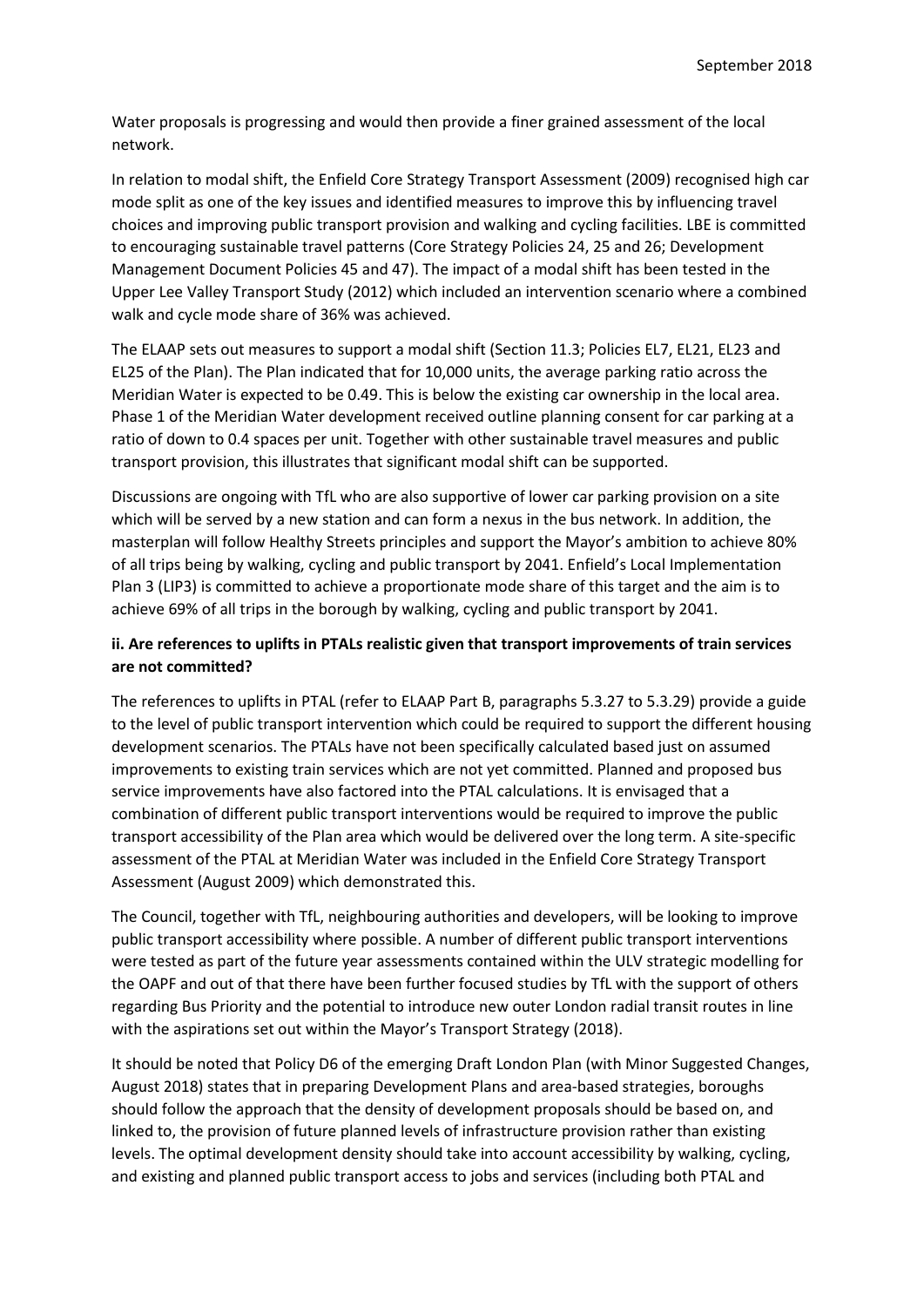access to local services). Where there is currently insufficient capacity of existing infrastructure to support proposed densities (including the impact of cumulative development), boroughs should work with applicants and infrastructure providers to ensure that sufficient capacity will exist at the appropriate time. This may mean that if the development is contingent on the provision of new infrastructure, including public transport services, it will be appropriate that the development is phased accordingly.

The Draft London Plan moves away from a residential density matrix which is solely linked to PTAL in order to promote the most efficient use of sites. A greater emphasis is on access to jobs and services. To respond to this, the plan advocates a mixture of land uses across the Edmonton Leeside area and also in the immediate local area which can be accessed by walking and cycling. Therefore, it is not expected that public transport alone would be required to support the proposed density.

The above demonstrates that the proposal to increase PTAL over time and a phased approach to deliver development across the key sites is in keeping with emerging London Plan policies.

### **iii. How can the implementation of improved public transport links to and through the Plan area be best secured?**

As set out in Part D of ELAAP, the Council are investing in the transformation of Meridian Water using a range of funding sources. Alongside government and developer contributions, the Council's Community Infrastructure Levy (CIL) adopted in 2016 will support in achieving sustainable growth in the Plan area through pooling developer contributions and spending monies generated towards major infrastructure in Meridian Water. CIL receipts to date have been spent on the new station currently under construction at Meridian Water; and delivery of road and rail infrastructure in Meridian Water, as per Enfield's Regulation 123 List.

As set out in Part D of ELAAP, the new Meridian Water station is key to the delivery of improved public transport provision and will be completed in early 2019. The new station will be served by the new Stratford to Angel Road (STAR) services with a doubling of peak and off-peak frequencies. Meridian Water station is the first piece of infrastructure secured to improve the public transport accessibility in the area.

The Council, with the support of the Greater London Authority (GLA), are progressing a bid to forward-fund and secure the delivery of strategic infrastructure through central government's Housing Infrastructure Fund (HIF) funding programme.

This HIF bid will seek to secure the following:

- Rail improvements to increase service frequency at Meridian Water station; and
- A range of strategic infrastructure, including a central spine road to improve east-west connectivity, pedestrian/cycle links, bridges, earthworks, remediation, flood alleviation and associated landscaping, and utilities, as well as associated demolition works.

On 20th March 2018 the MHCLG confirmed that the GLA/Council had successfully passed the first stage of the Forward Funding bid process and that the Council's bid would be taken forward to the second stage to be submitted in December 2018.

To demonstrate its commitment to the infrastructure required to deliver Meridian Water, the Council at its own cost is moving forward with planning applications for the non-rail infrastructure, alongside procuring contractors to deliver the works.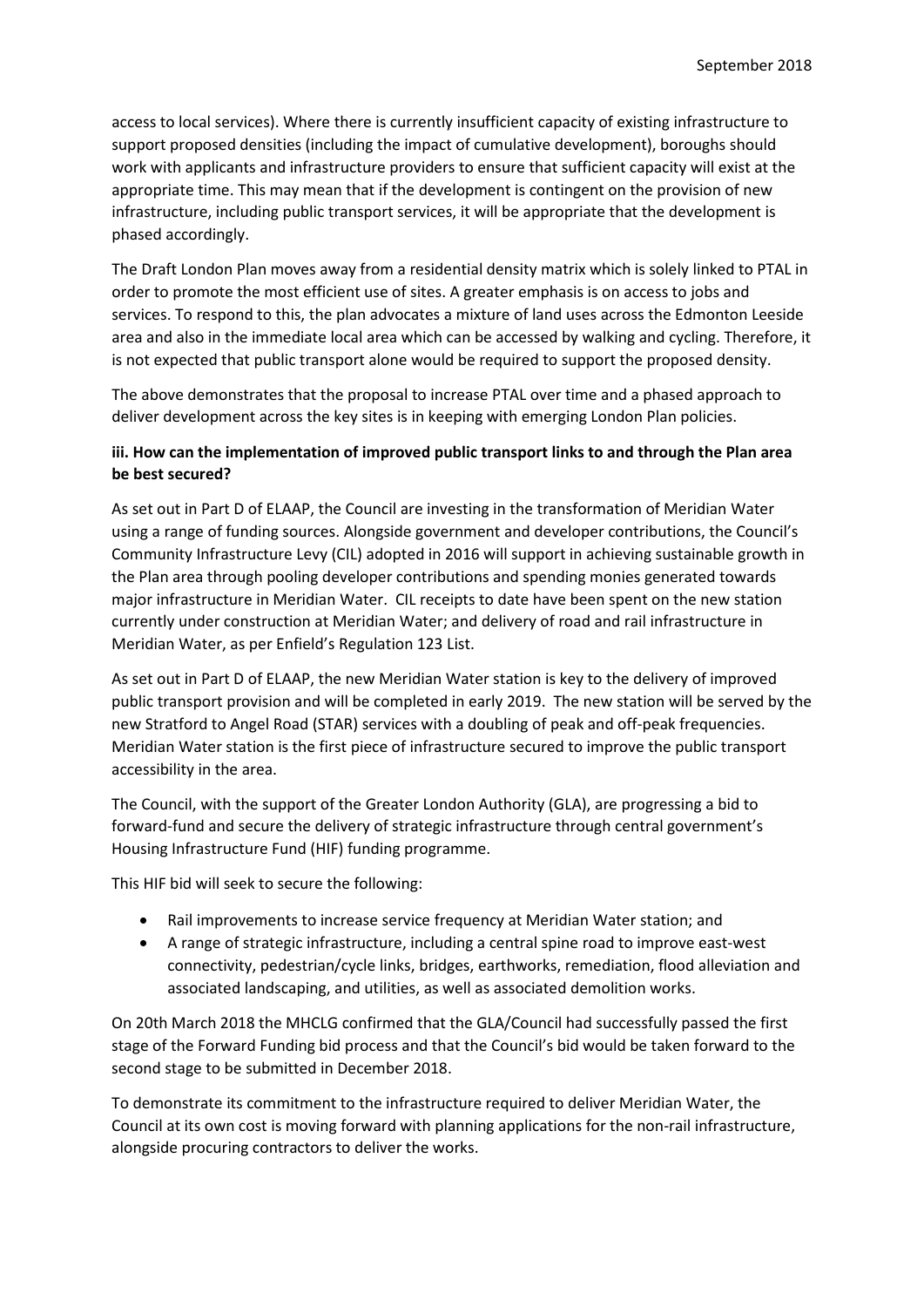Funding has already been secured from the Meridian Water Phase 1 planning application to support the delivery of schemes to improve links through the Meridian Water hinterland. This should encourage more people to use sustainable modes of transport to access goods and services.

Going forward the provision of improved bus services will be key to delivering improved connections to and from the ELAAP area. The original OAPF work identified a number of specific improvements. This has formed the basis for further work as part of the transport assessment supporting the revised OAPF and this will evolve as further phases of development come forward.

The adoption of the AAP will help to support the proposed public transport improvements and the proposal is to develop and adopt a new Supplementary Planning Document for the Meridian Water area to help implement the aspirations for the area and secure funding for the proposed improvements.

# **iv. Does the Plan make adequate provision for east west movement by public transport / bus routes through the site? How will this be supported? Does it recognise the needs of existing occupiers, including bus operators?**

Whilst currently it is accepted that east-west journeys through the area are disrupted by numerous barriers to movement, in particular the railway line, the A406, Meridian Way, the large industrial estates and the Lee Valley waterways and reservoirs, the infrastructure proposals at key sites such as Meridian Water are focused on improving permeability and reconnecting east-west movements. Whilst more detailed proposals will come forward in future to resolve these barriers the most developed interventions are at Meridian Water.

A new central spine road through Meridian Water – commonly referred to as the Causeway – will provide a strong, attractive and welcoming east-west route through the site, allowing new access and connecting a previously fractured site. New bridges and linkages will open up this part of the borough and increase access to the Lee Valley Regional Park. The central spine road will be designed to prioritise walking, cycling and buses. New high-frequency bus services, including diversions of east-west routes already operating on the A406 – North Circular Road, should significantly improve east-west movement. During the design process of delivering Meridian Water masterplan a number of options will be explored and considered.

The proposals will be designed with flexibility in mind to allow for the potential for the measures to evolve over time, for instance, allowing for flexibility in the bus priority measures to respond to more detailed modelling and assessment, and implementation of transport policies. To progress with these options, further testing and discussions with TfL will need to take place. As indicated above in response to Question (i) (page 2) modelling is being progressed alongside the Phase 2 application which would test different design strategies for the central spine road and car parking levels to determine optimum options to take forward to ensure that there is flexibility to deal with different demands as measures evolve over time. This would then be assessed in the subsequent Transport Assessments for the future phases of development.

Policy EL23 of the Plan is therefore considered to be adequate in providing the parameters to eastwest movements through facilitating improvements to the bus network and services, whilst providing flexibility to implementing the bus priority schemes at the most appropriate time.

It is important to note that these interventions will improve east-west movement for existing occupiers across not just the Meridian Water site, but the wider Edmonton Leeside area and further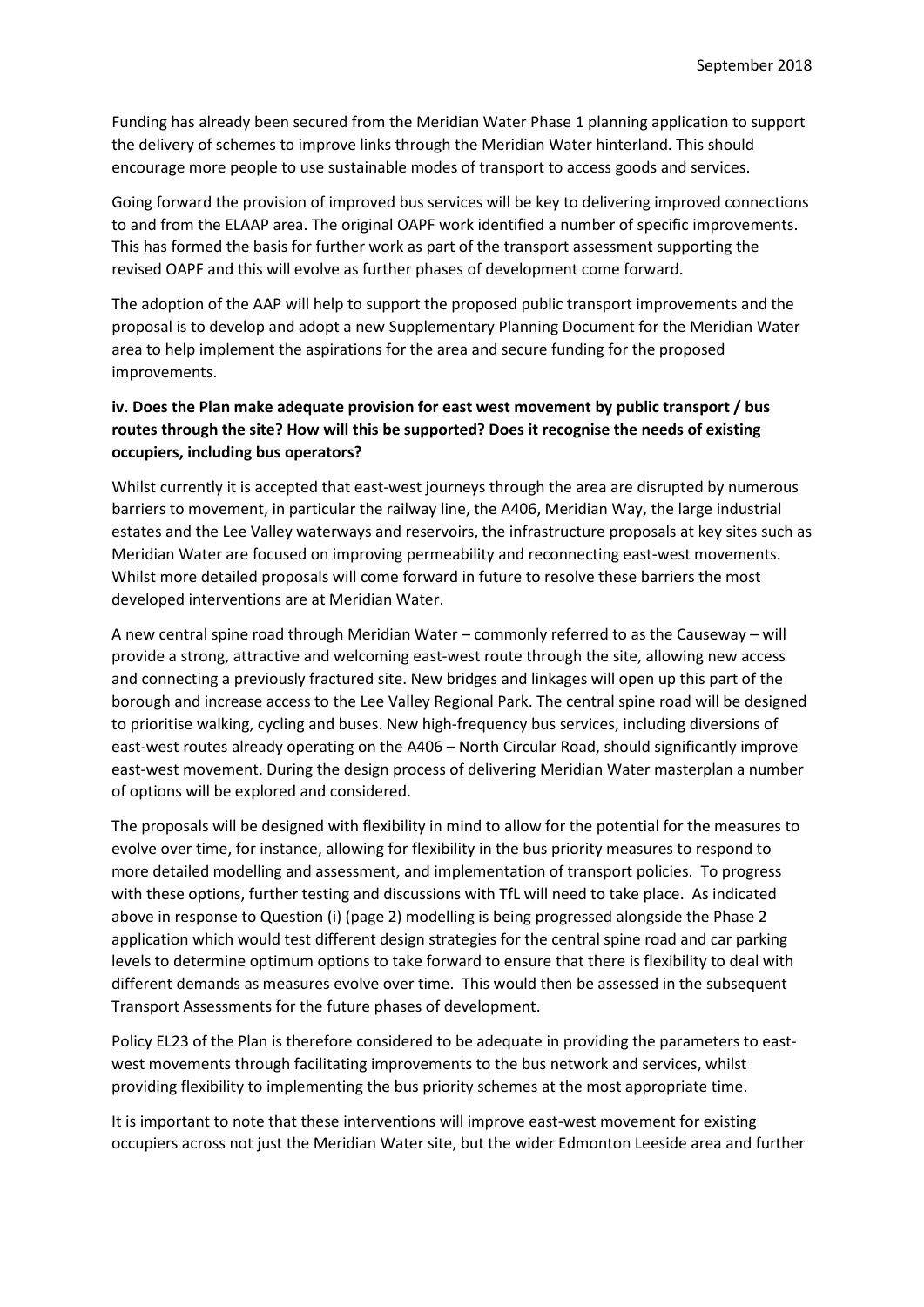afield. However, these interventions are key to unlocking and facilitation comprehensive redevelopment of the Meridian Water masterplan area.

Prior to the completion of the full masterplan, access will be maintained for all existing occupiers, including Tesco, Ikea and the Arriva bus garage. Stakeholder engagement is ongoing to ensure that interim needs are met prior to the completion of the full masterplan.

Initial detailed transport work has been undertaken to assess the implementation of the central spine road on the access to existing businesses operations including design drawings and junction modelling work to test potential effects. This work has been completed to resolve potential issues that may occur during the early stages of development, when the central spine road is first constructed and housing development has yet to be come forward. The outputs of this work were summarised in a report prepared by Arup (Appendix 2). Further assessments will be undertaken to test the potential effects of the housing development as part of future planning applications.

Designs have also been prepared to ensure that access to the Arriva bus garage will be maintained when the central spine road is implemented. Highway works will be undertaken to the local network and adequate arrangements are proposed to ensure that buses can manoeuvre and access is retained. These plans were discussed at a meeting with Arriva, TfL and LBE on 29<sup>th</sup> August 2018 and feedback received will be considered during further refinement of the designs.

The Plan makes adequate provision to resolve existing barriers for east-west movement through the proposed interventions and it also promotes comprehensive regeneration of a number of key sites within Edmonton Leeside. At Meridian Water, the proposed redevelopment of the existing employment land will require the relocation of a number of the existing occupiers. The Council will work with them to find suitable locations in terms of size and surrounding land uses. If businesses are required to be relocated, the Council will work with owners (and occupiers), prior to any development taking place, to relocate to appropriate premises in employment or mixed-use areas defined in the AAP area, or other locations within the borough. For other existing occupiers and for those that will remain in their current locations, work is being undertaken simultaneously outside of the plan to resolve potential issues that may arise in the interim when infrastructure is being delivered and how it will operate in the future.

### **v. Does the Plan provide for appropriate levels of parking?**

Whilst the Plan addressed the need and use of cars across the Plan area, the Plan itself does not set specific parking standards. Car parking will be provided in accordance with the London Plan and Enfield's Development Management Document (DMD) documents, as set out in Section 11.8 and paragraphs 5.8.19 to 5.8.22 of the Plan.

The Plan recognises that it is likely that the parking ratio will vary across the site to reflect changes in the level of access to public transport and increased opportunities for active travel.

For the specific case of Meridian Water, the spatial scenario testing indicated that at 10,000 units the optimal level of residential car parking would be an average of 0.49 cars per unit. However, as per the transport assessment and subsequent granting of planning permission, the Council's view is that parking provision lower than this can be achieved for Phase 1 of Meridian Water, as referenced in the response to Question (i) where a 0.4 parking ratio was approved.

The Plan's objectives aim to delivery sustainable regeneration including the conditions for enhanced rail and bus connectivity for Meridian Water to deliver development that should maximise the use of sustainable transport, in line with the Mayor's Transport Strategy and the Draft London Plan and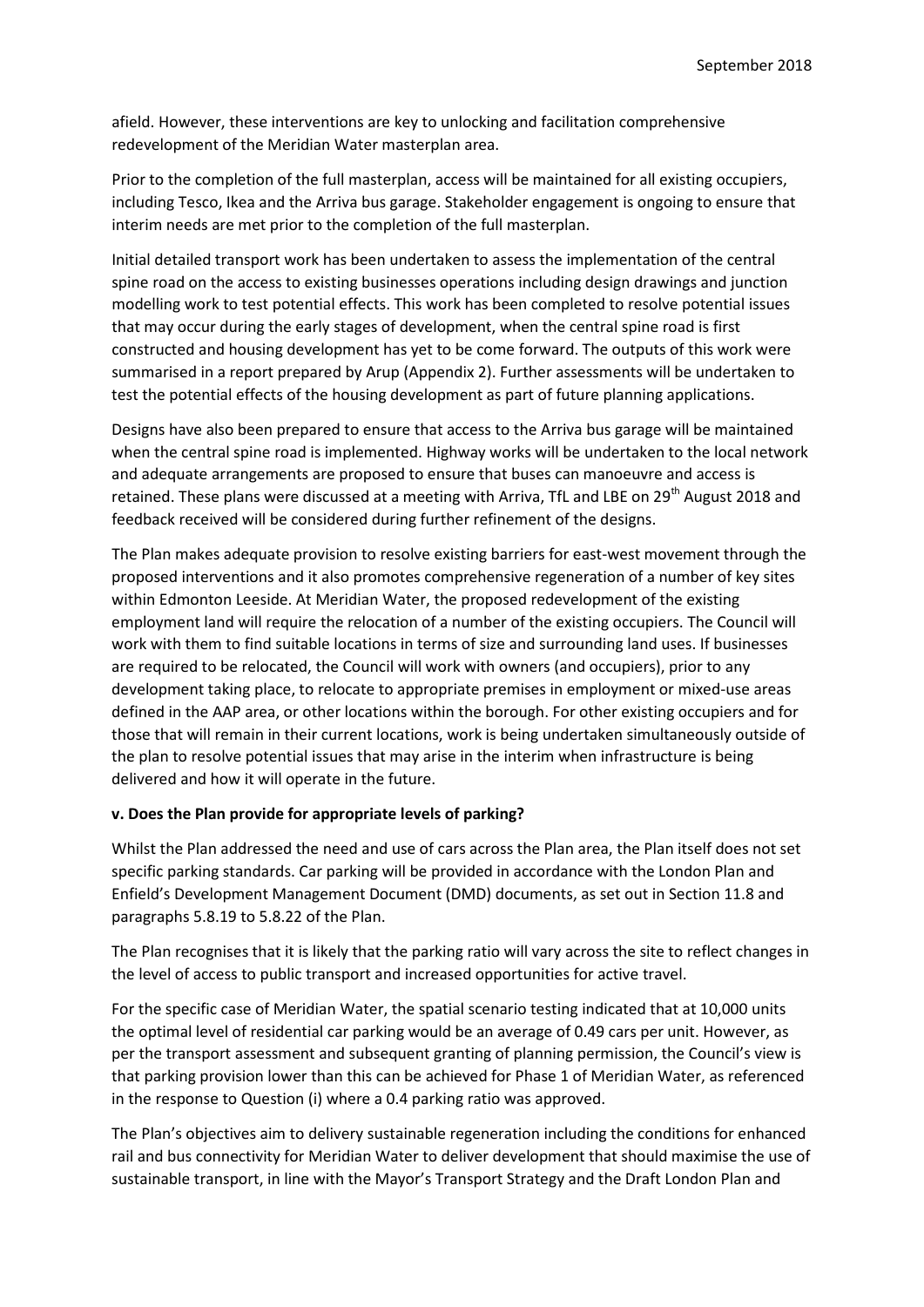where appropriate to reduce car parking. It is considered that the Plan does provide an appropriate guide to the levels of parking, without being too prescriptive to allow flexibility in the future to reduce parking; responding to the progress of the Mayors Transport Strategy, London Plan, improvements to public transport and the provision of shops, services and employment opportunities locally.

#### **vi. How are the needs of cyclists and pedestrians reflected in the Plan?**

The Plan recognises that walking and cycling in Edmonton Leeside can be difficult. Whilst the area has some good connections running north-south through the Lee Valley Regional Park, connections to these routes are often poor quality and do not encourage safe journeys. Making walking and cycling a pleasant and convenient means of getting around is vital to securing a modal shift (paragraph 11.1.2).

Significant investment is already being made in Enfield's cycling and walking infrastructure to encourage more people to use these sustainable and healthy modes, for example through the £42m Cycle Enfield programme. It is recognised that access to key sites, such as Meridian Water, from the wider network and links to other key centres will be an important element of the transport offer, as set out in paragraph 5.8.18 of the Plan.

The Plan provides, in detail, the proposed walking and cycling improvements. This includes creating new routes, improving existing routes, and ensuring that cycle parking is provided where required. The key sections in the Plan are as follows:

- Policy EL21: Improving the Quality of the Pedestrian and Cycling Environment
- Policy EL22: Proposed Route Improvement Principles
- Policy EL12: Public Realm at Meridian Water
- Section 11.3: Encouraging Modal Shift
- Section 11.4: Improving Key Pedestrian and Cycle links
- Figure 11.1: Proposed Location of Key Pedestrian and Cycle Routes

At Meridian Water, the new Masterplan will provide a range of mixed land uses, including schools, employment and social infrastructure, and these will be suitably located within walking and cycling distance of future residents so that the day to day needs of residents can be met without the need for a private car. Walking and cycling are at the forefront of the design for the masterplan with the proposed central spine road being the key piece of infrastructure that will resolve barriers to movement and will prioritise movement by Active modes. The street-level design will be for people, not vehicles, and alongside the low car parking provision this underpins the proposals for a sustainable development.

Discussions are ongoing between the Meridian Water masterplan design team, TfL and LBE Transport and other key stakeholders such as Cycling Enfield and Sustrans on how pedestrian and cycling routes and links should be designed and delivered as part of the planning process.

### **vii. Does the Plan appropriately take account of the potential of CrossRail2?**

It is recognised in the plan that Crossrail 2 will provide additional capacity to support further growth and regeneration. However, as it is not committed, the Plan acknowledges the opportunity but is focused on overall improving public transport accessibility rather than being solely reliant on Crossrail 2. This is considered to be appropriate for the Plan.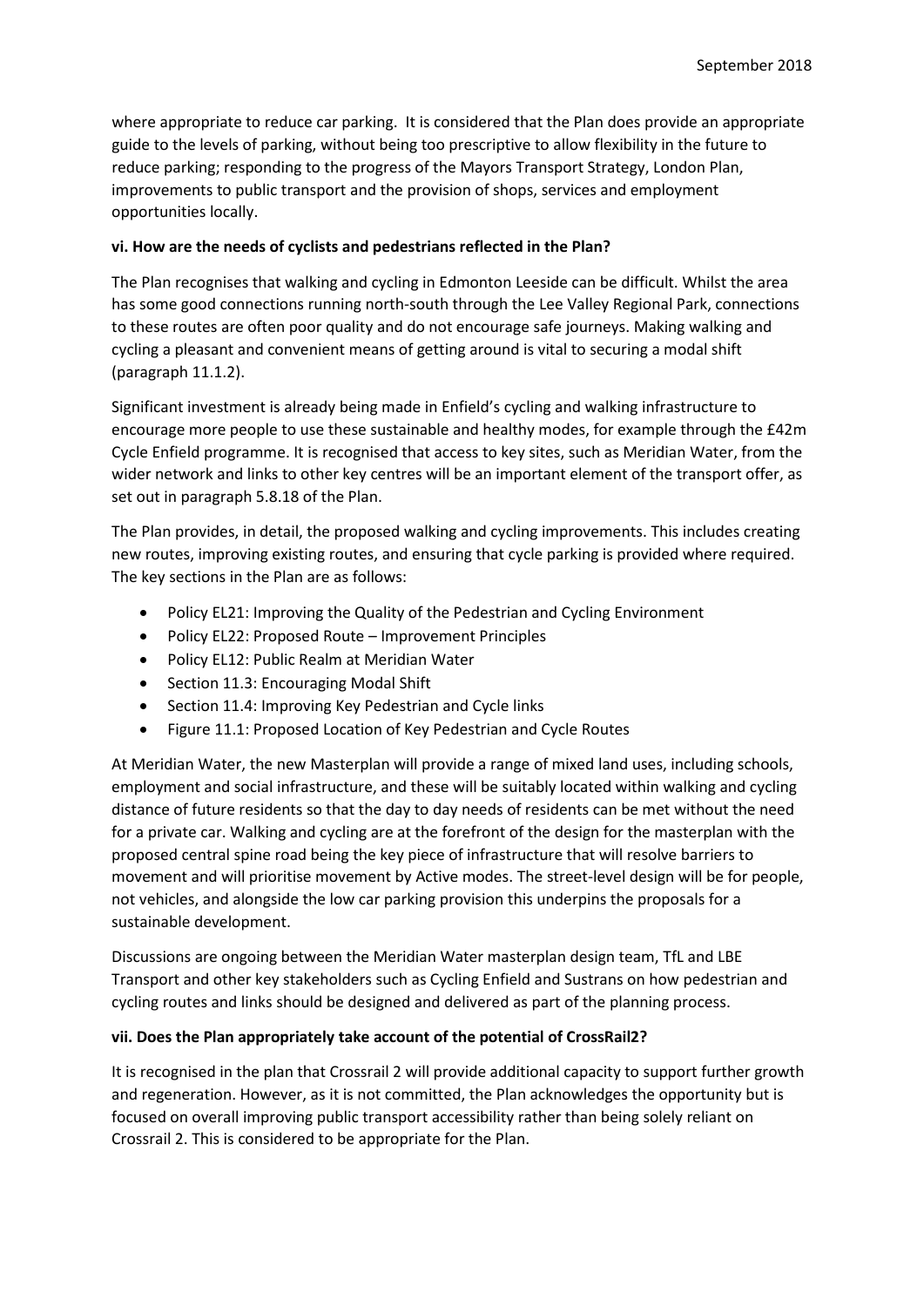It should be noted that as part of the revised OAPF work there has been consideration of the additional quantum of development (above the level of homes and jobs in the Plan) which Crossrail 2 could support.

## **viii. Should specific transport projects to deliver public transport improvements be included in Part D of the Plan?**

In Part D, Table 14 on page 156 of the submitted Plan does identify key transport projects that would deliver improved public transport improvements. Further details of each project could be provided in Part D if this would add clarity and as suggested by TfL to include:

- Early bus network for Meridian Water through Developer contributions;
- Upper Lee Valley Transport Modelling and bus priority study
- Meridian Water to Edmonton Green direct bus link

# **ix. In relation to The Causeway, is it necessary for the alignment of The Causeway to be fixed in the Plan? Is it achievable? Does it adequately take account of existing constraints? How will it serve or impact on existing operators?**

The levels and structures along the central spine road alignment have been developed in detail and can be delivered. There are ongoing discussions with existing land owners to ensure that the alignment is achievable. By giving a greater level of certainty to the design and alignment of the central spine road running through the centre of the site, it will allow early delivery which will act as a catalyst for regeneration of the area, subsequently addressing housing need and will also deliver early improvements to accessibility and access.

The alignment of the central spine road articulated in Figure 5.1 takes account of the constraints imposed by the water courses through the site, and is located centrally to minimise walk distances to bus services north and south of the central spine road (maximising accessibility benefits with an efficient bus route network). The alignment needs to tie in with the Glover Drive roundabout, it also needs to cross the Pymmes and Salmons Brooks with a reasonable highway geometry. These constraints inform the alignment of the western section.

Given the existing severance on-site, most occupiers access their sites via Argon Road and Harbet Road. The central spine road will not have an impact on these roads.

The central spine road will have localised impact where it crosses existing access roads. It will join Glover Drive and this will have an impact on access to Ikea. Further design development has been undertaken and a solution proposed that would maintain access to Ikea, result in no net loss of parking spaces and allow Ikea to continue to operate with minimal impact [Appendix2].

Where the central spine road crosses over the Lee Navigation, it will sever Towpath Road as a vehicular route. Alternative routes are available from Harbet Road, but further consideration and improvements are proposed along Anthony Way to ensure that buses can manoeuvre and continue to access the Arriva depot.

The Council are in continuous consultation with all stakeholders and operators in this area to ensure that access can be maintained.

The Plan appropriately outlines the primary route and development principles of the central spine road through Policy EL6 and establishes the key criteria which further supplementary guidance and planning applications must take account. Suggested Minor Amendment Item 20 submitted in the